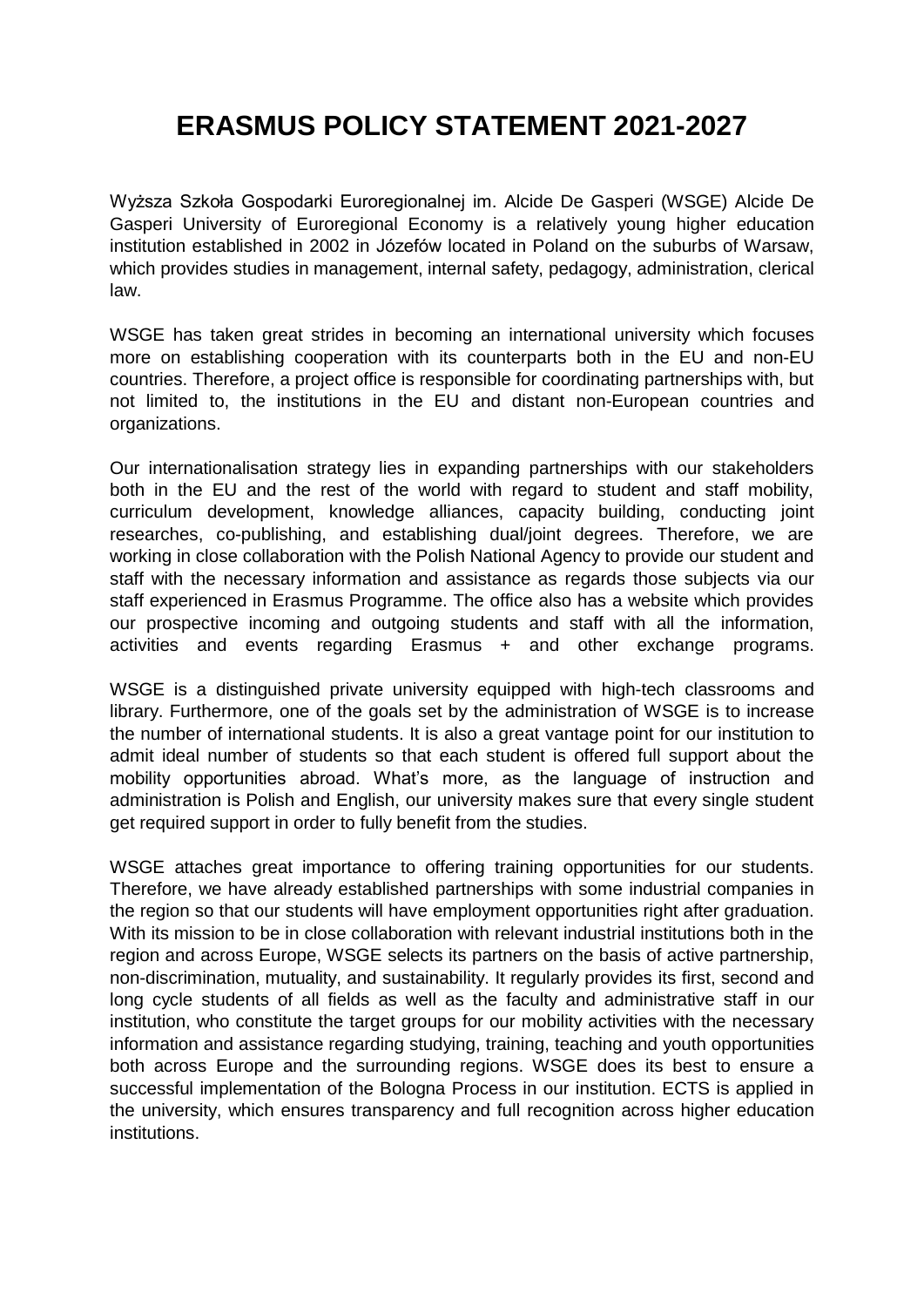WSGE established the Project Office to organize and implement international programs representing WSGE both in the EU and non-EU countries and regions. There are specialists experienced in the previous LLP and Erasmus+, working in the office responsible for participating in national and international projects. They are also in charge of providing regular support and guiding for faculty members and students.

Additionally, WSGE has established strong links with the business sector in the region by providing its students with training opportunities during their study. Furthermore, WSGE aims to cooperate with businesses in the Programme countries to provide its students with international training opportunities while providing its staff with the teaching opportunities abroad.

In addition, one of the objectives of the WSGE is the implementation of scientific research in the field of social sciences, which result in defining social, economic and political problems. In addition, proposed solutions are consulted with self-government authorities, business entities and non-governmental organizations.

Each of the 5 priorities of the EU Modernisation Agenda underpins the modernisation and development strategies of WSGE, which can be traced on the website. WSGE is aware of the Europe 2020 Strategy and deems it necessary and important to participate in the Erasmus + Programme, which in turn is expected to have positive impact on the modernisation quality and capacity of our institution.

**Priority 1:** WSGE deems it necessary for its students and researchers to engage in international study/training programmes, which in turn helps our institution develop its modernisation strategy. With its participation in Erasmus +, WSGE which offers all of its courses in English and has already strong links with the business sectors in the region, aims to attract more students and researchers from across Europe and the surrounding regions to study and work in our institution.

**Priority 2:** WSGE focuses on offering quality education/training relevant to the demand of the labour market in the region. Moreover, it is in the process of creating an alumni tracking system which will help our institution streamline our study/training, employment and research opportunities. Therefore, Erasmus + is expected to be instrumental in helping our institution establish collaborative partnerships with similar HEIs and businesses to develop a more flexible, innovative and sustainable curriculum supporting staff exchanges and involving the practice in its courses.

**Priority 3:** WSGE is aware of the fact that learning mobility activities and cross-border partnerships between HEIs and enterprises allow for a quality and sustainable interaction, which in turn makes a positive contribution to our education quality. With ECTS already in use and the recognition of academic qualifications and credits earned abroad, WSGE has set out to establish double/joint diploma programs in both EU and non-EU countries in order to create an attractive studying/working place. Furthermore, participating in Erasmus + will help our institution students and staff develop their professional and intercultural competences via mobility, which is the integral part of our commitment to being an internationally attractive institution.